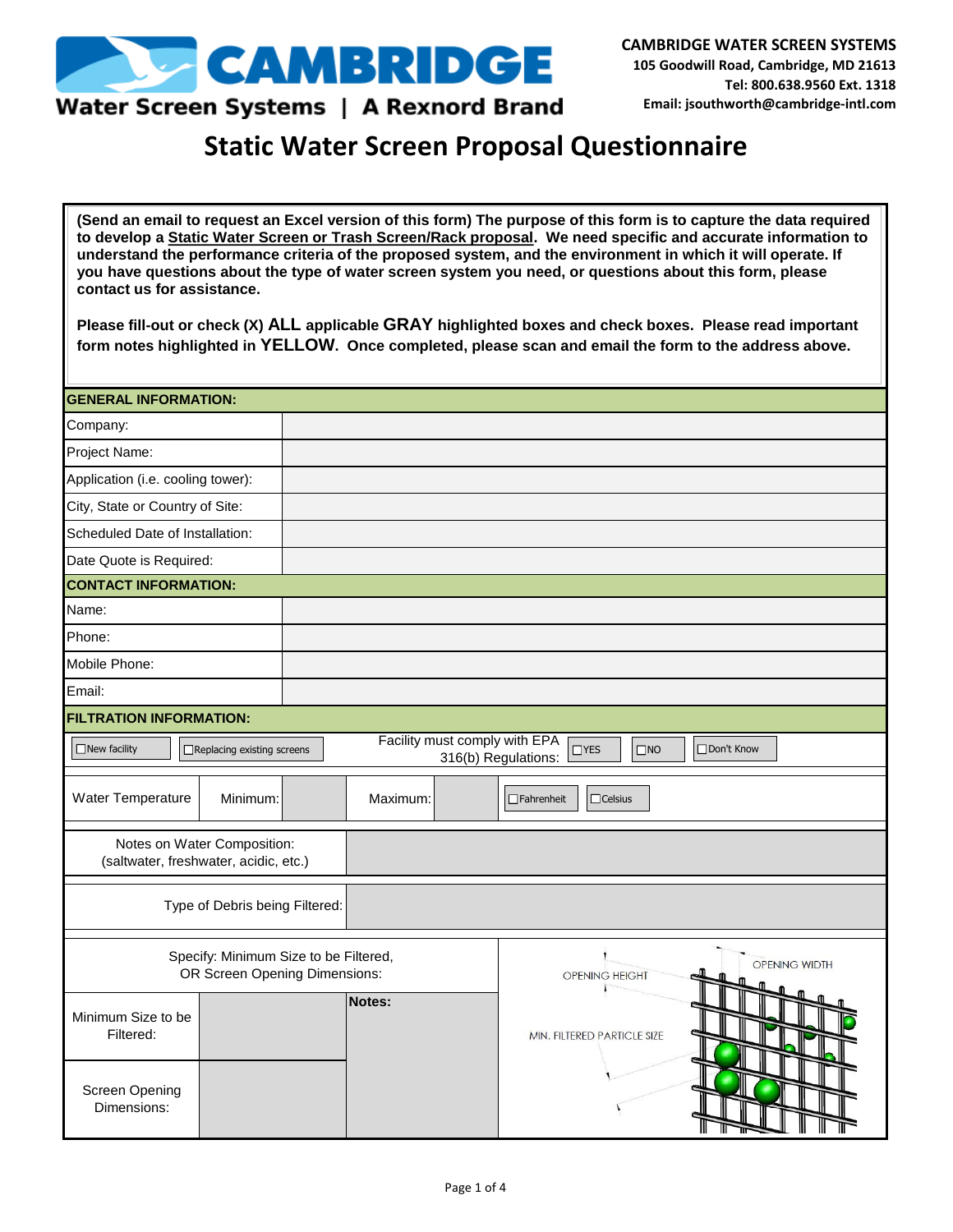

#### **CAMBRIDGE WATER SCREEN SYSTEMS 105 Goodwill Road, Cambridge, MD 21613 Tel: 800.638.9560 Ext. 1318 Email: jsouthworth@cambridge-intl.com**

### Water Screen Systems | A Rexnord Brand

**Static Water Screen Proposal Questionnaire**

#### **SCREEN OPTIONS INFORMATION:**

**Cambridge specializes in custom water screen systems. If these images are not similar to your facility, please let us know. Our engineering department will be happy to discuss your specific needs!**

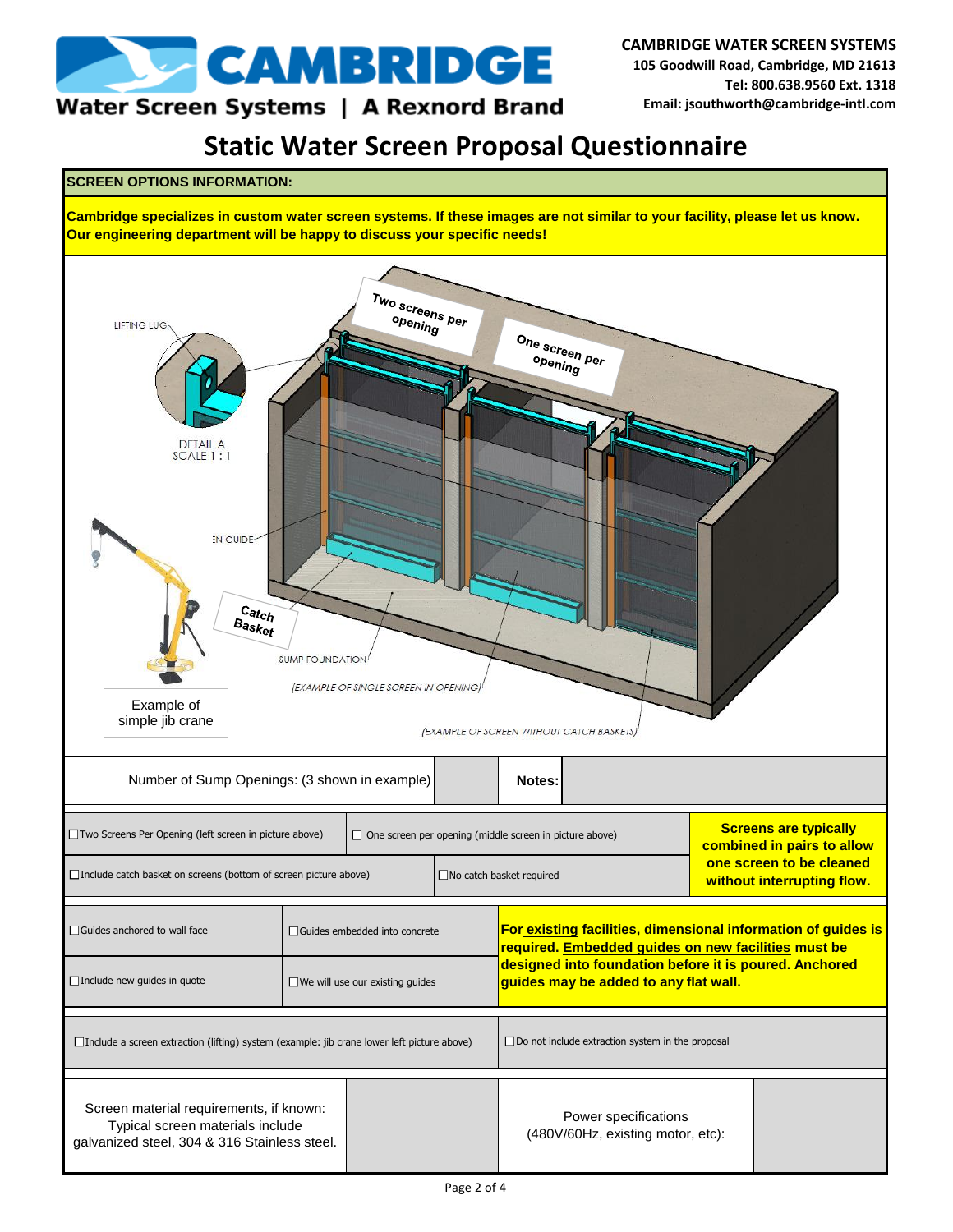

Water Screen Systems | A Rexnord Brand

**Static Water Screen Proposal Questionnaire**